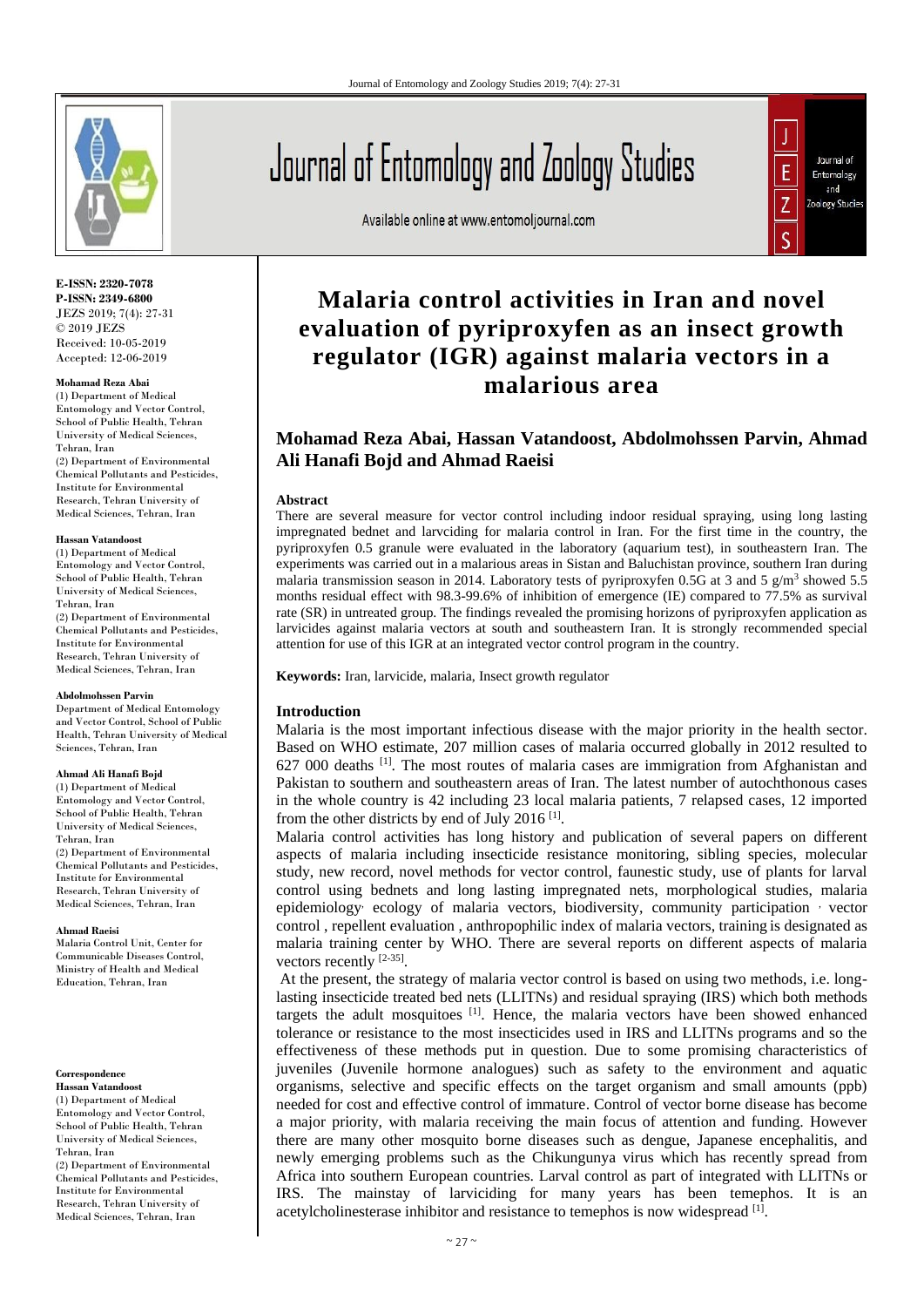## Journal of Entomology and Zoology Studies

Characteristic of larvicide for malaria vector control should be effective, safe, no cross resistance to current insecticides. Pyriproxyfen is a pyridine-based pesticide which is found to be effective against a variety of arthropods. The aim of this study was to evaluate the IGR pyriproxyfen against malaria vectors in a malarious area in southern Iran.

# **Materials and Methods**

**Study area:** The present experiments was carried out in a malarious areas in, Sistan and Baluchistan Province, southern Iran in 2014 (Fig.1). The province is the second largest province in Iran with an area of 180,726 km² and a population of 2.5 million. The province today is the most underdeveloped, desolate, and poorest of Iran's provinces



**Fig 1:** Map of study area

**Larvicide used:** Pyriproxefen, Sumitomo chemical, trade name Sumilarv as granule of 0.5 was provided by Ministry of Health (Fig.2)



**Fig 2:** Pyriproxefen larvicide used for field evaluation

**Experimental train in the laboratory:** Fig. 3 shows the aquarium for evaluation of effectiveness of larvicide according to WHO methods



**Fig 3:** Aquarium for evaluation of effectiveness of larvicide

## **Statistical analysis**

All the criteria for evaluation of larvicides was calculated according to the statistical methods. In the experiment the following criteria was measured; Mean of larval mortality (LM) , Mean of pupal mortality (PM) , Mean of adult mortality (AM) , Inhibition of emergence (IE) , Survival rage (SR) , Active control duration (ACD).

# **Results and Discussion**

**Evaluation at 3 gr/m<sup>3</sup> :** Results of evaluation of pyriproxefen at 3  $gr/m<sup>3</sup>$  are shown in Fig. 4. Results showed that inhibition of emerge and survival rate was 98.3% and 1.7% respectively after 165 day post treatment.

**Evaluation at 5 g/m<sup>3</sup> :** Results of evaluation of pyriproxefen at  $5 \text{ g/m}^3$  is shown in Fig. 5. Inhibition of emerge and survival rate was 99.6% and 0.4% respectively after 165 day post treatment. The survival rate at control group was measured as 77.5%. Inhibition emergence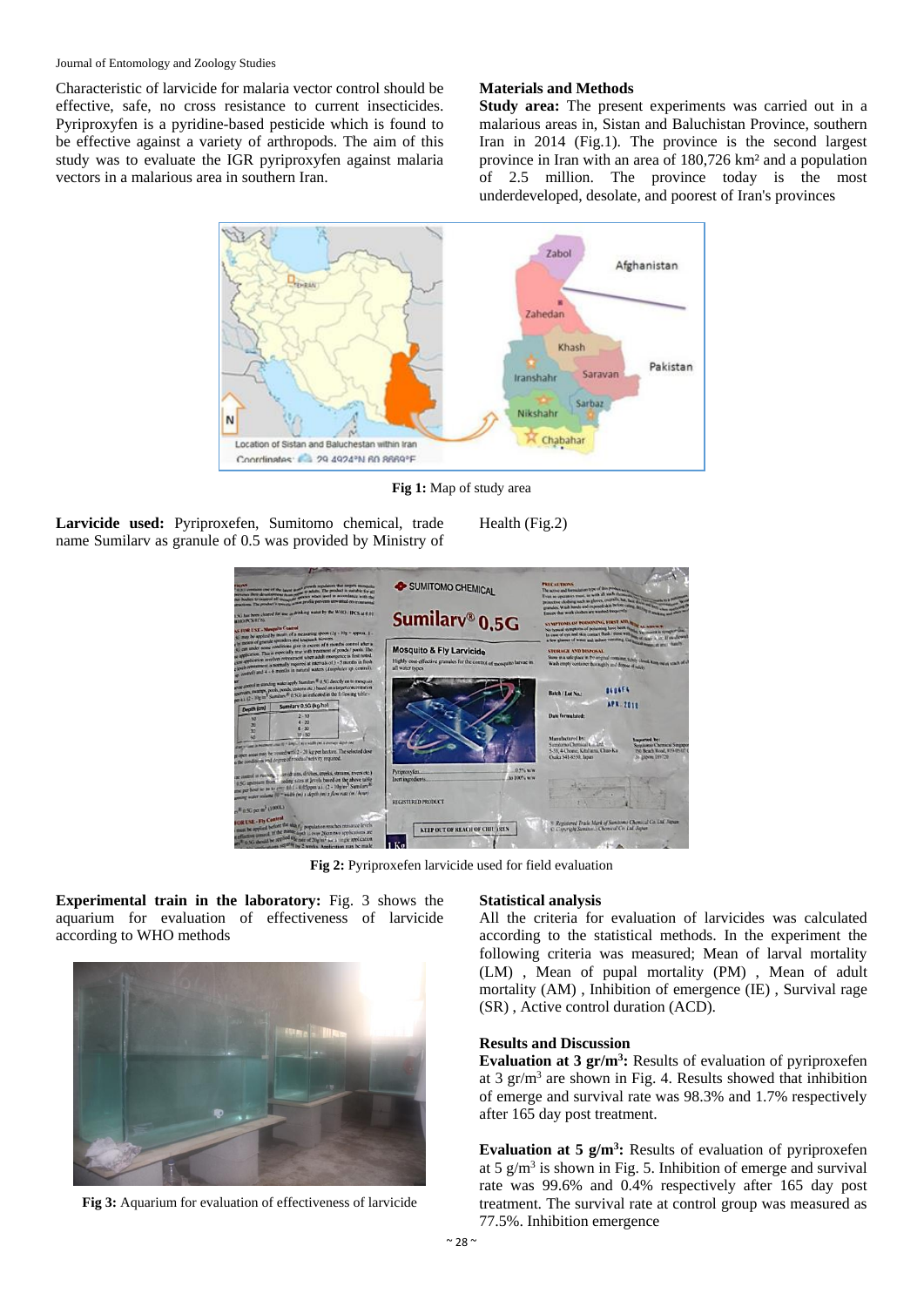

Fig 4: Efficacy of Pyriproxyfen 0.5G (3 g/m<sup>3</sup>) evaluated by aquarium test, Ghasserghand, Sistan and Baluchistan province



**Fig 5:** Efficacy of Pyriproxyfen  $0.5G$  (5 g/m<sup>3</sup>) evaluated by aquarium test, Ghasserghand, Sistan and Baluchistan province

Variation of Immature Anopheline (untreated group) at aquarium test, Ghasserghand, Sistan and Baluchistan provinceis shown in Fig.6



**Fig 6:** Variation of Immature Anopheline (untreated group) at aquarium test

in the present study of laboratory trials, Pyriproxyfen 0.5G (3  $g/m<sup>3</sup>$ ) against Anophelini using aquarium tests revealed the inhibition of emerge (IE)  $=98.3\%$  and survival rate (SR)  $=1.7\%$  for 165 days. The figures for 0.5G (5 g /m3) was IE=99.6% SR=0.4% respectively. There are several report on

efficacy of IGR against vectors  $[36-43]$ . The insect growth regulator pyriproxyfen was tested against *Aedes aegypti* at 0.01 and 0.02 mg of active ingredient (AI) per liter of water in 60-liter earthen jars. Both concentrations provided 100% control for 4 month in Malaysia<sup>[44]</sup>. In a trail in India Pyriproxefen at dosage of 0.02 ppm were used against *Aedes spp*., *Culex spp*. and *An. quardimaculatus*, Laboratory condition (tray). Inhibition of emerge was 53-100% after 2 weeks [45]. The LC<sup>50</sup> value against *Culex quinquefasciatus*  using Sumito Chemical Co. (London) was 0.011 ppm for 12 Weeks [46]. In a trail in Sri Lanka*, An. culicifacies* exhibited complete Inhibition of Emerge at 0.1-0.01 ppm for six months in laboratory tubs [47]. The results in Florida against *Aedes spp. Cx. nigipalpus*, *An. quadrimaculatus* was 80-100% at 0.02 ppm several weeks under laboratory condition (tray) [48]

## **Conclusion**

The findings revealed the pyriproxyfen application as larvicides against malaria vectors at south and southeastern Iran could be replaced with insecticides which cause resistant in malaria vectors. It is strongly recommended special attention for use of this IGR at an integrated vector control program in the country.

## **Acknowledgments**

The present study was supported partially by the Ministry of Health and Medical Education of Iran. Tehran University of Medical Sciences provided grant to do the research. The code number is 92-02-27-23522.

## **References**

- 1. World Health Organization. Regional malaria action plan 2016–2020, towards a malaria-free Region. WHO. Regional Office for the Eastern Mediterranean, 2017, 44.
- 2. Vatandoost H, Shahi H, Abai MR, Hanafi-Bojd AA, Oshaghi MA, Zamani G. Larval habitats of main malaria vectors in Hormozgan province and their susceptibility to different larvicides. The Southeast Asian journal of tropical medicine and public health. 2004; 35(2):22-5.
- 3. Vatandoost H, Mashayekhi M, Abaie MR, Aflatoonian MR, Hanafi-Bojd AA, Sharifi I. Monitoring of insecticides resistance in main malaria vectors in a malarious area of Kahnooj district, Kerman province, southeastern Iran. Journal of Vector Borne Disease. 2005; 42(3):100-8.
- 4. Davari B, Vatandoost H, Ladonni H, Shaeghi M, Oshaghi M, Basseri H *et al*. Comparative efficacy of different imagicides against different strains of *Anopheles stephensi* in the Malarious Areas of Iran, 2004-2005. Pakistan Journal of Biological Sciences. 2006; 9(5):885- 92.
- 5. Hanafi-Bojd AA, Vatandoost H, Jafari R. Susceptibility status of *Anopheles dthali* and An. fluviatilis to commonly used larvicides in an endemic focus of malaria, southern Iran. Journal of Vector Borne Disease. 2006; 43(1):34-8.
- 6. Davari B, Vatandoost H, Oshaghi M, Ladonni H, Enayati A, Shaeghi M, *et al*. Selection of *Anopheles stephensi*  with DDT and dieldrin and cross-resistance spectrum to pyrethroids and fipronil. Pesticide Biochemistry and Physiology. 2007; 89(2):97-103.
- 7. Abai MR, Mehravaran A, Vatandoost H, Oshaghi MA, Javadian E, Mashayekhi M, *et al*. Comparative performance of imagicides on *Anopheles stephensi*, main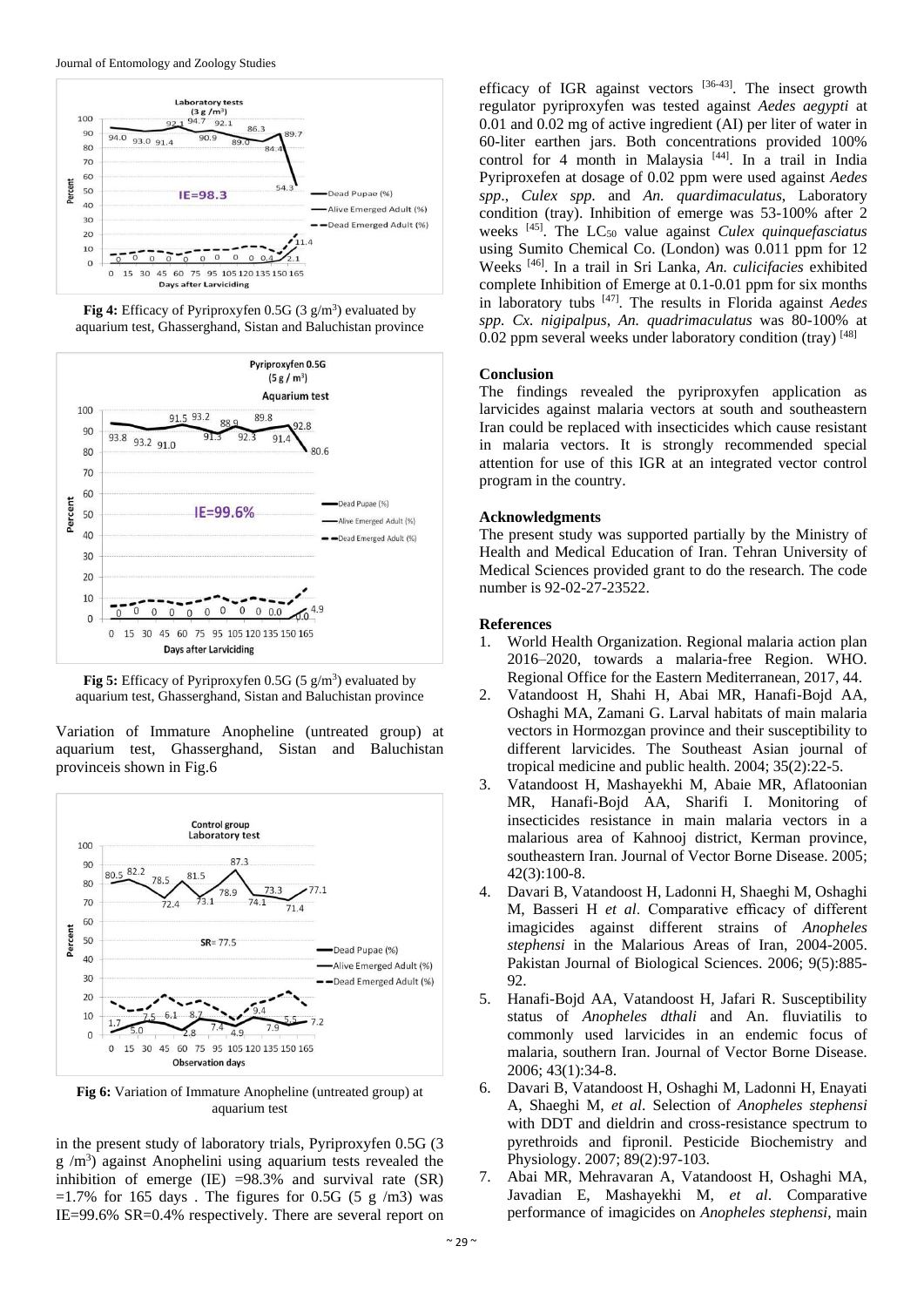malaria vector in a malarious area, southern Iran. Journal of Vector Borne Disease. 2008; 45(4):307-12.

- 8. Vatandoost H, Hanafi-Bojd AA. Indication of pyrethroid resistance in the main malaria vector, A*nopheles stephensi* from Iran. Asian Pacific journal of Tropical Medicine. 2012; 5(9):722-6.
- 9. Soltani A, Vatandoost H, Oshaghi MA, Enayati AA, Raeisi A, Eshraghian MR, *et al*. Baseline susceptibility of different geographical Strains of *Anopheles stephensi* (Diptera: Culicidae) to Temephos in malarious areas of Iran. Journal of Arthropod-borne Diseases. 2013; 7(1):56-65.
- 10. Soltani A, Vatandoost H, Jabbari H, Mesdaghinia A, Mahvi A, Younesian M, *et al*. Use of expanded polystyrene (EPS) and shredded waste polystyrene (SWAP) beads for control of mosquitoes. Journal of Arthropod-borne Diseases. 2008; 2(2):12-20.
- 11. Soltani A, Vatandoost H, Jabbari H, Mesdaghinia AR, Mahvi AH, Younesian M, *et al*. Field efficacy of expanded polystyrene and shredded waste polystyrene beads for mosquito control in artificial pools and field trials, Islamic Republic of Iran. Eastern Mediterranean health journal = La revue de sante de la Mediterranee orientale = al-Majallah al-sihhiyah li-sharq almutawassit. 2012; 18(10):1042-8.
- 12. Vatandoost H, Sanei Dehkordi A, Sadeghi SM, Davari B, Karimian F, Abai MR, *et al*. Identification of chemical constituents and larvicidal activity of *Kelussia odoratissima* Mozaffarian essential oil against two mosquito vectors *Anopheles stephensi* and *Culex pipiens*  (Diptera: Culicidae). Experimental Parasitology. 2012; 132(4):470-4.
- 13. Soleimani Ahmadi M, Vatandoost H, Shaeghi M, Raeisi A, Abedi F, Eshraghian MR, *et al*. Effects of educational intervention on long-lasting insecticidal nets use in a malarious area, southeast Iran. Acta Medica Iranica. 2012; 50(4):279-87.
- 14. Soleimani-Ahmadi M, Vatandoost H, Shaeghi M, Raeisi A, Abedi F, Eshraghian MR, *et al*. Field evaluation of permethrin long-lasting insecticide treated nets  $(Olyset((R)))$  for malaria control in an endemic area, southeast of Iran. Acta Tropica. 2012; 123(3):146-53.
- 15. Vatandoost H, Mamivandpoor H, Abai MR, Shayeghi M, Rafi F, Raeisi A, *et al*. Wash Resistance and Bioefficacy of Alpha-cypermethrin Long Lasting Impregnated Nets (LLIN-Interceptor((R))) against *Anopheles stephensi*  using Tunnel Test. Journal of Arthropod-borne diseases. 2013; 7(1):31-45.
- 16. Hanafi-Bojd AA, Vatandoost H, Oshaghi MA, Eshraghian MR, Haghdoost AA, Abedi F, *et al*. Knowledge, attitudes and practices regarding malaria control in an endemic area of southern Iran. The Southeast Asian Journal of Tropical Medicine and Public Health. 2011; 42(3):491-501.
- 17. Hemami MR, Sari AA, Raeisi A, Vatandoost H, Majdzadeh R. Malaria elimination in iran, importance and challenges. International Journal of Preventive Medicine. 2013; 4(1):88-94.
- 18. Hanafi-Bojd AA, Azari-Hamidian S, Vatandoost H, Charrahy Z. Spatio-temporal distribution of malaria vectors (Diptera: Culicidae) across different climatic zones of Iran. Asian Pacific Journal of Tropical Medicine. 2011; 4(6):498-504.
- 19. Hanafi-Bojd AA, Vatandoost H, Oshaghi MA, Charrahy

Z, Haghdoost AA, Sedaghat MM, *et al*. Larval habitats and biodiversity of anopheline mosquitoes (Diptera: Culicidae) in a malarious area of southern Iran. Journal of Vector Borne Disease. 2012; 49(2):91-100.

- 20. Mehravaran A, Vatandoost H, Oshaghi MA, Abai MR, Edalat H, Javadian E, *et al*. Ecology of *Anopheles stephensi* in a malarious area, southeast of Iran. Acta Medica Iranica. 2012; 50(1):61-5.
- 21. Soleimani-Ahmadi M, Vatandoost H, Hanafi-Bojd AA, Zare M, Safari R, Mojahedi A, *et al*. Environmental characteristics of anopheline mosquito larval habitats in a malaria endemic area in Iran. Asian Pacific Journal of Tropical Medicine. 2013; 6(7):510-5.
- 22. Soleimani-Ahmadi M, Vatandoost H, Shaeghi M, Raeisi A, Abedi F, Eshraghian MR, *et al*. Vector ecology and susceptibility in a malaria-endemic focus in southern Islamic Republic of Iran. Eastern Mediterranean health journal = La revue de sante de la Mediterranee orientale  $=$  al-Majallah al-sihhiyah li-sharq al-mutawassit. 2012; 18(10):1034-41.
- 23. Khoshdel-Nezamiha F, Vatandoost H, Azari-Hamidian S, Bavani MM, Dabiri F, Entezar-Mahdi R, *et al*. Fauna and Larval habitats of mosquitoes (Diptera: Culicidae) of West Azerbaijan Province, Northwestern Iran. Journal of Arthropod-borne Diseases. 2014; 8(2):163-73.
- 24. Chavshin AR, Oshaghi MA, Vatandoost H, Hanafi-Bojd AA, Raeisi A, Nikpoor F. Molecular characterization, biological forms and sporozoite rate of *Anopheles stephensi* in southern Iran. Asian Pacific Journal of Tropical Biomedicine. 2014; 4(1):47-51.
- 25. Chavshin AR, Oshaghi MA, Vatandoost H, Yakhchali B, Zarenejad F, Terenius O. Malpighian tubules are important determinants of Pseudomonas transstadial transmission and longtime persistence in *Anopheles stephensi.* Parasites & Vectors. 2015; 8:36.
- 26. Anjomruz M, Oshaghi MA, Sedaghat MM, Pourfatollah AA, Raeisi A, Vatandoost H, *et al*. ABO blood groups of residents and the ABO host choice of malaria vectors in southern Iran. Experimental Parasitology. 2014; 136:63- 7.
- 27. Soleimani-Ahmadi M, Vatandoost H, Zare M. Characterization of larval habitats for anopheline mosquitoes in a malarious area under elimination program in the southeast of Iran. Asian Pacific Journal of Tropical Biomedicine. 2014; 4(1):S73-80.
- 28. Soleimani-Ahmadi M, Vatandoost H, Zare M, Alizadeh A, Salehi M. Community knowledge and practices regarding malaria and long-lasting insecticidal nets during malaria elimination programme in an endemic area in Iran. Malaria Journal. 2014; 13:511.
- 29. Soleimani-Ahmadi M, Vatandoost H, Zare M, Turki H, Alizadeh A. Topographical distribution of anopheline mosquitoes in an area under elimination programme in the south of Iran. Malaria Journal. 2015; 14:262.
- 30. Ataie A, Moosa-Kazemi SH, Vatandoost H, Yaghoobi-Ershadi MR, Bakhshi H, Anjomruz M. Assessing the susceptibility status of mosquitoes (Diptera: Culicidae) in a Dirofilariasis Focus, Northwestern Iran. Journal of Arthropod-borne Diseases. 2015; 9(1):7-21.
- 31. Fathian M, Vatandoost H, Moosa-Kazemi SH, Raeisi A, Yaghoobi-Ershadi MR, Oshaghi MA, *et al*. Susceptibility of culicidae mosquitoes to some insecticides recommended by WHO in a malaria endemic area of Southeastern Iran. Journal of Arthropod-borne Diseases.